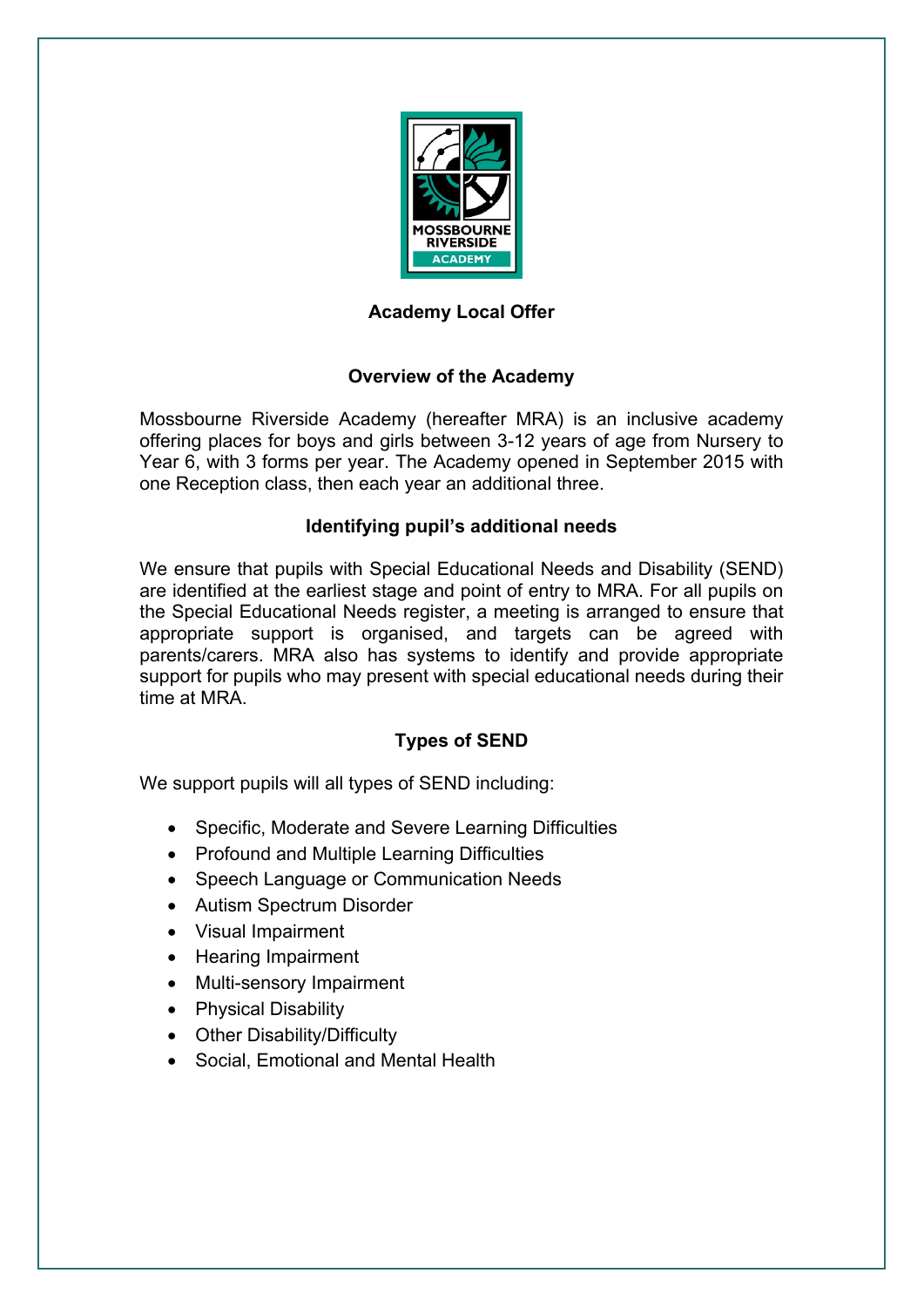#### **Dedicated Contacts in Academy**

If a parent has concerns about their child they are advised to speak to their Class Teacher in the first instance. Following this if necessary a meeting will be arranged with the Principal who is also the academy's Special Educational Needs Coordinator.

#### **Involving children and parents/carers in planning support.**

We recognise the importance of making and maintaining strong home-academy links and, at all times, endeavor to work closely with parents and pupils to ensure that their wishes and concerns are fully considered. Planning and review meetings are organised to ensure that appropriate interventions and support are provided to meet individual needs and these are communicated to parents/carers. We also aim to promote and maintain effective communication between all professionals involved with the pupil.

# **Range of support available to pupils with SEND**

Quality First teaching; Differentiated Curriculum; Ability Set Grouping; Assessments; IT resources such as Specialist Hearing Equipment and LEXIA; A range of Interventions for Reading, Writing and Maths; TA/LSA support in groups or 1:1; A Space Counseling; Educational Psychology; Speech and Language Therapy and Attendance Support.

#### **Medical Needs**

MRA Primary works closely with the Academy Nurse, Physiotherapists, Occupational Therapists, the Academy Doctor and other relevant professionals from Hackney ARK. We work in close partnership to meet the Medical needs of children. This may include creating a Health Care Plan alongside parents for their children so that we can meet their needs whilst at academy or by encouraging relevant professionals to attend Multi Professional Meetings.

# **Measuring Pupil Progress**

There are Parent Evenings throughout the year in addition to this there are Reviews for children receiving SEN support every 6-8 weeks. Parents can also arrange with the academy office to meet with the class teacher or SENCO if the need arises between these set dates. Every Teacher is a Teacher for SEND and is therefore responsible for the progress of every child in their class. This will be monitored, tracked and challenged by the Principal.

# **Support and Training for academy staff.**

MRA endeavours to promote good practice by raising awareness of inclusive education by providing a range of relevant INSET.

The SENCO offers training as part of the Induction Programme for Newly Qualified Teachers.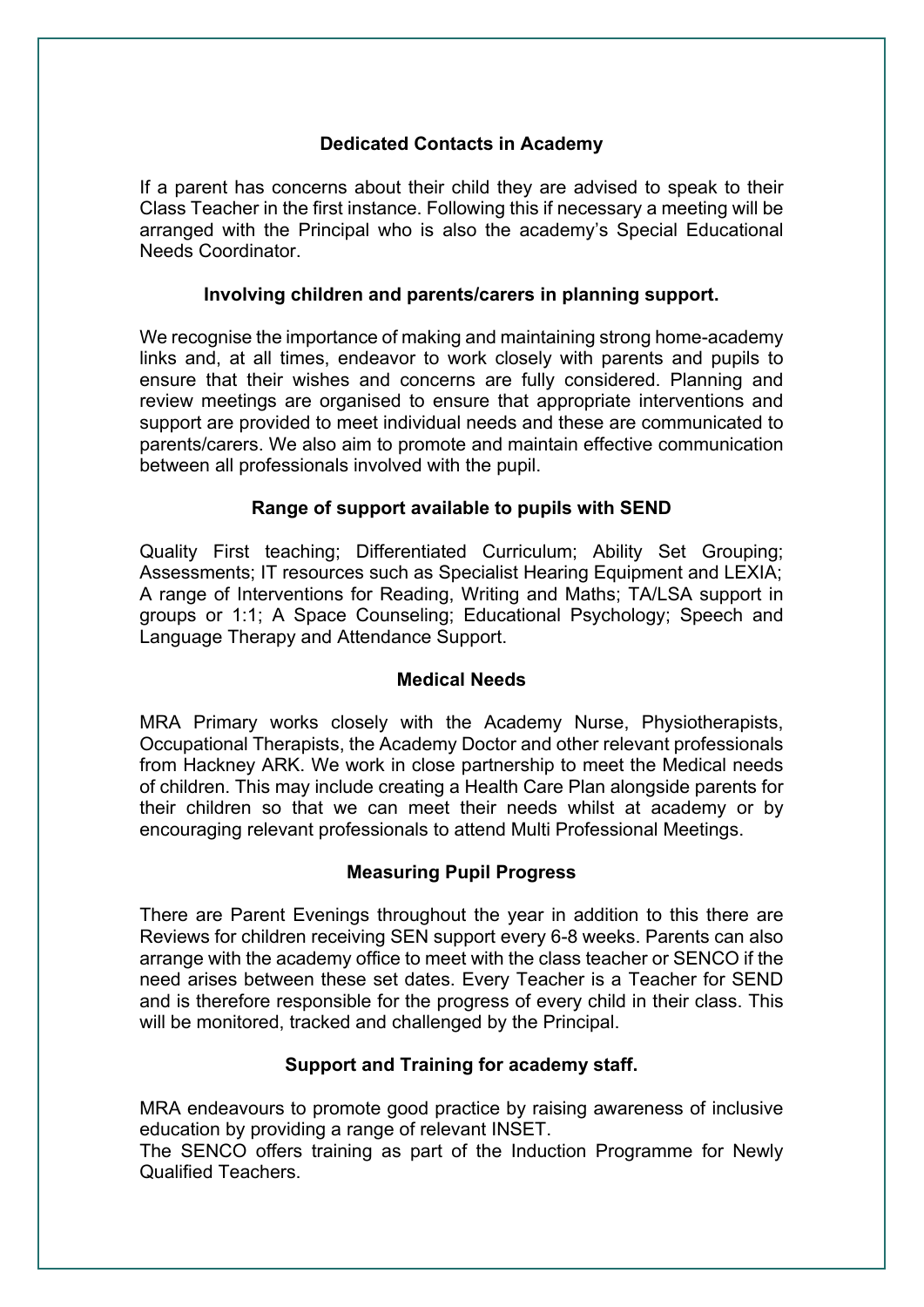Teaching Assistants are encouraged to attend training identified through Performance Management in order to meet the specific needs of pupils.

#### **Academy Resources**

Academy resources are allocated according to the individual child's need. During reviews it is decided with Parent, Class Teacher, LSA/TA and External Professional how much support the child will receive and how this will be delivered. This is recorded on an Individual Provision Map and shared with all professionals and parents. Parents have an equal say in the decision making process.

#### **Accessibility.**

The academy has a lift and disabled toilets that can be used by children with SEND.

#### **Inclusion**

Every pupil on roll at MRA is fully included in all aspects of academy life e.g. extended learning opportunities, educational trips, extra-curricular activities and special events. Risk Assessments will be carried out and additional support provided in partnership with parents.

#### **Transitions.**

The SENCO will ensure that all files and pertinent information is passed on to the relevant Secondary Academy. In some cases the SENCO of the Secondary Academy will be invited to Annual Reviews and to meet the pupil in the Summer Term prior to transfer.

In the case of in year transfers, the SENCO will ensure that all information is passed on to the next school or academy as soon as the place is confirmed. Prior to transfer the new SENCO will be contacted to ensure preparation is in place for pupil on entry. MRA's SENCO will also notify all external professionals involved so they can arrange inter agency transfers.

# **Transport**

MRA works with Hackney Transport Solutions to support children with SEND travel to academy.

# **Support and training for parent/carers**

MRA recognises that parents and carers have a vital role to play in the development of the pupil and that they are the true "experts" about their child. We therefore strive, at all times, to work in partnership with parents and carers to ensure that the special needs of the pupil are met appropriately.